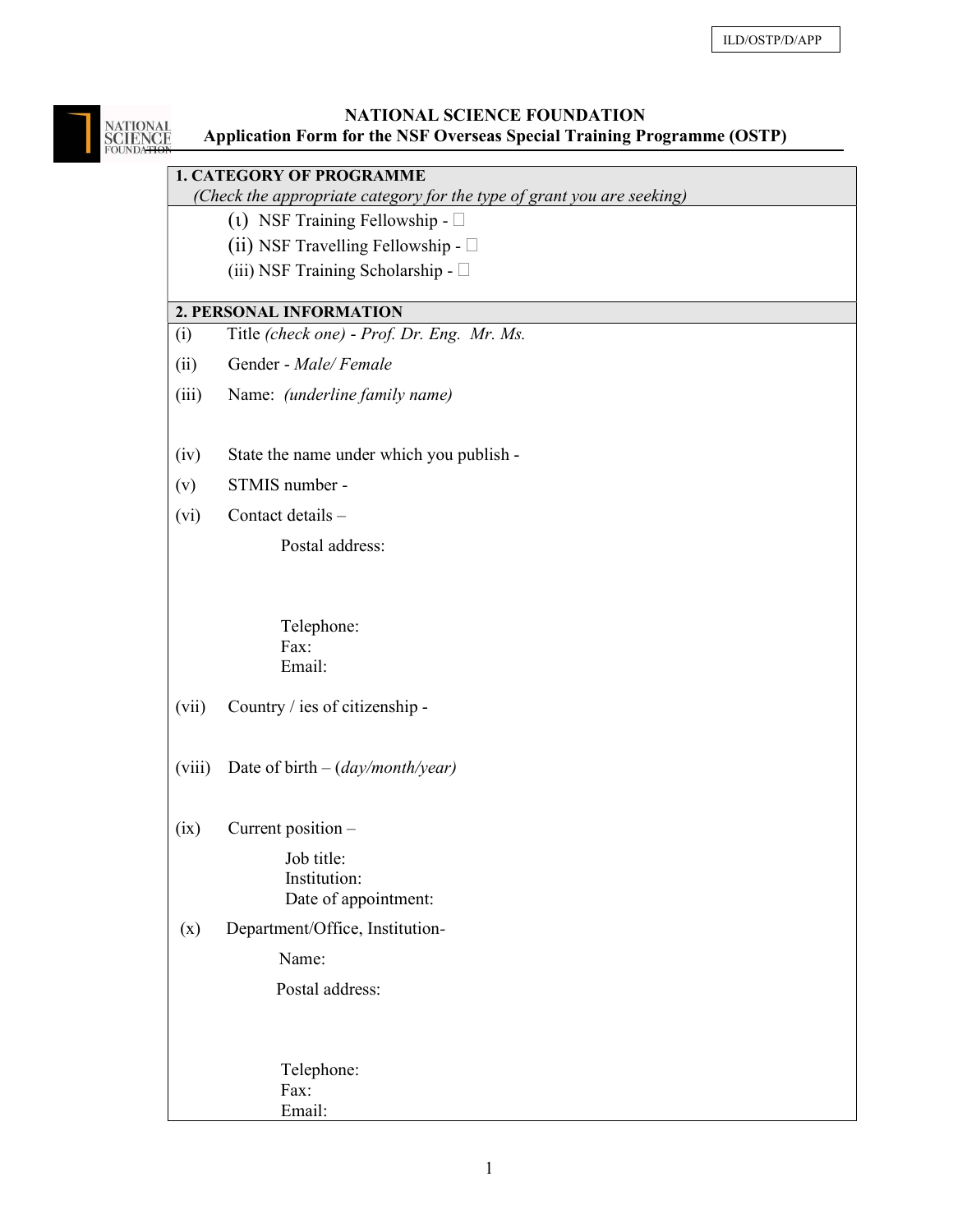- (xi) Academic discipline and sub-fields list subfields within the broad academic discipline in which you specialise (e.g., biotechnology, bio-fuel)
- (xii) Academic credentials name and location of institution, name of degree, date received (list in reverse chronological order and **attach** copies of certificates)

(xiii) List your most significant professional accomplishments, honours and awards $($ attach supporting documentation):

(xiv) List your significant publications within last five years (Use a separate sheet if necessary):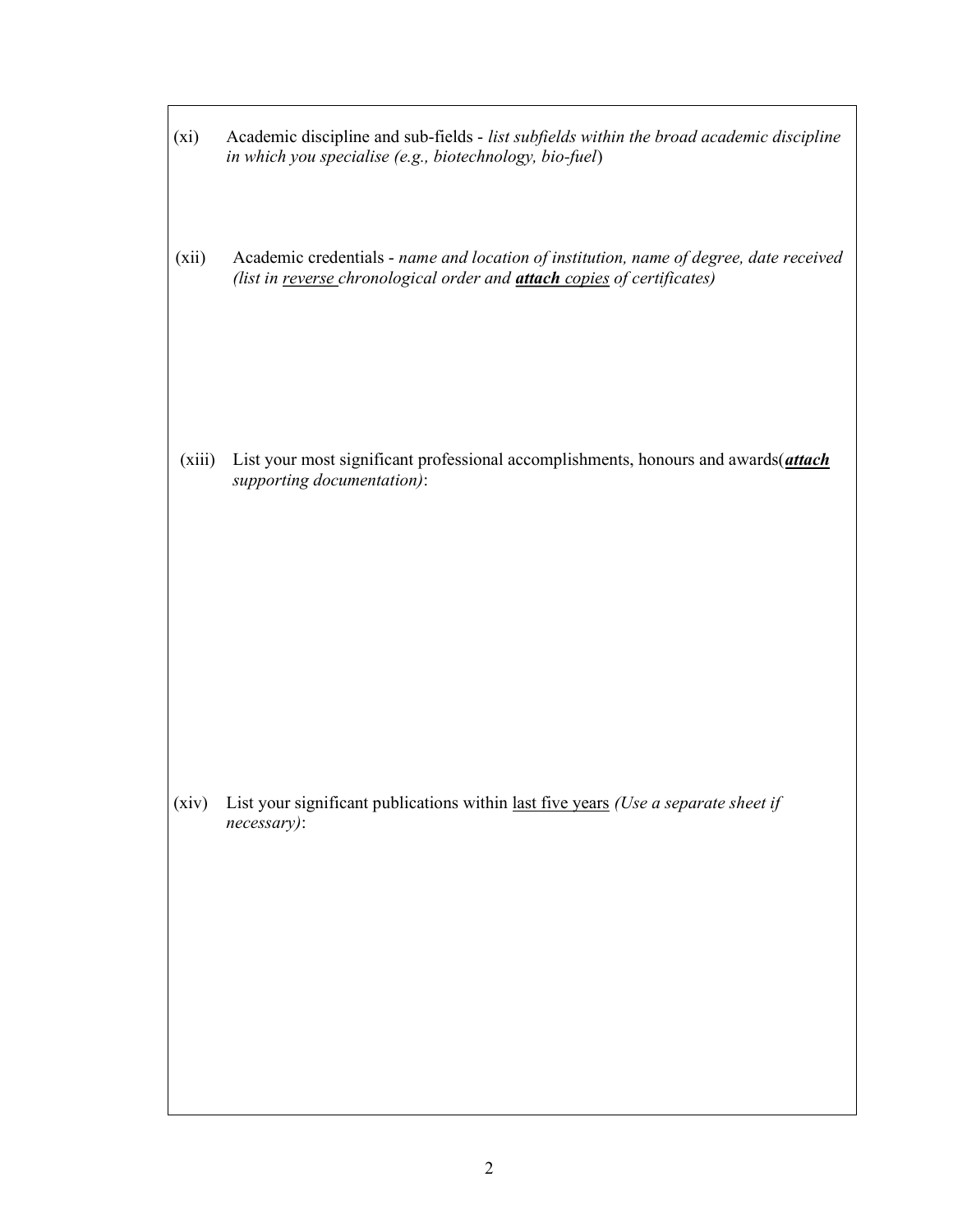# $\overline{\phantom{a}}$

| 3. THE PROGRAMME                                                                                    |                                                                                                                                              |                |                                                          |      |                       |              |  |
|-----------------------------------------------------------------------------------------------------|----------------------------------------------------------------------------------------------------------------------------------------------|----------------|----------------------------------------------------------|------|-----------------------|--------------|--|
| (i)                                                                                                 | Previous scholarships / grants - list most recent, first; specify whether student, scholar<br>or visiting specialist, and provide dates:     |                |                                                          |      |                       |              |  |
|                                                                                                     |                                                                                                                                              |                |                                                          |      |                       |              |  |
|                                                                                                     |                                                                                                                                              |                |                                                          |      |                       |              |  |
|                                                                                                     |                                                                                                                                              |                |                                                          |      |                       |              |  |
|                                                                                                     |                                                                                                                                              |                |                                                          |      |                       |              |  |
|                                                                                                     |                                                                                                                                              |                |                                                          |      |                       |              |  |
|                                                                                                     |                                                                                                                                              |                |                                                          |      |                       |              |  |
| (ii)                                                                                                |                                                                                                                                              |                | Title of the programme for which you are seeking funds - |      |                       |              |  |
|                                                                                                     |                                                                                                                                              |                |                                                          |      |                       |              |  |
|                                                                                                     |                                                                                                                                              |                |                                                          |      |                       |              |  |
| (iii)<br>Institute and the Country (Please provide evidence to confirm that the recipient institute |                                                                                                                                              |                |                                                          |      |                       |              |  |
|                                                                                                     | is recognized):                                                                                                                              |                |                                                          |      |                       |              |  |
|                                                                                                     |                                                                                                                                              |                |                                                          |      |                       |              |  |
| (iv)<br>Duration and Dates - indicate as precisely as possible the period during which you          |                                                                                                                                              |                |                                                          |      |                       |              |  |
| intend to carry out your proposed programme                                                         |                                                                                                                                              |                |                                                          |      |                       |              |  |
|                                                                                                     |                                                                                                                                              |                |                                                          |      |                       |              |  |
|                                                                                                     |                                                                                                                                              |                |                                                          |      |                       |              |  |
|                                                                                                     |                                                                                                                                              |                |                                                          |      |                       |              |  |
| (v)                                                                                                 | Budget -indicate a complete budget, where actual figures are not available, provide<br>$estimate(s)$ with justification, attach if necessary |                |                                                          |      |                       |              |  |
|                                                                                                     |                                                                                                                                              |                |                                                          |      |                       |              |  |
|                                                                                                     |                                                                                                                                              |                |                                                          |      |                       |              |  |
|                                                                                                     |                                                                                                                                              |                |                                                          |      |                       |              |  |
|                                                                                                     |                                                                                                                                              | <b>Airfare</b> | <b>Subsistence</b>                                       |      | <b>Course / Bench</b> | Registration |  |
|                                                                                                     |                                                                                                                                              |                | Accommodation                                            | Food | Fee                   | Fee          |  |
|                                                                                                     | Amount/Cost                                                                                                                                  |                |                                                          |      |                       |              |  |

requested from **NSF** NOTE: List all funding from other sources that you expect to receive during your period of

fellowship, study visit or training and *attach* supporting documentation

(vi) Is the training programme related to an ongoing research programme? If yes, please fill the following

- (a) Title of the research project:
- (b) Source of funds:
- (c) Grant no:

Amount

- (d) Project period:
- (e) Name of the PI (Principle Investigator) and/or the Supervisor of the project:
- (f) If you are not the PI of the project, recommendation from the PI and/or the Supervisor of the Project: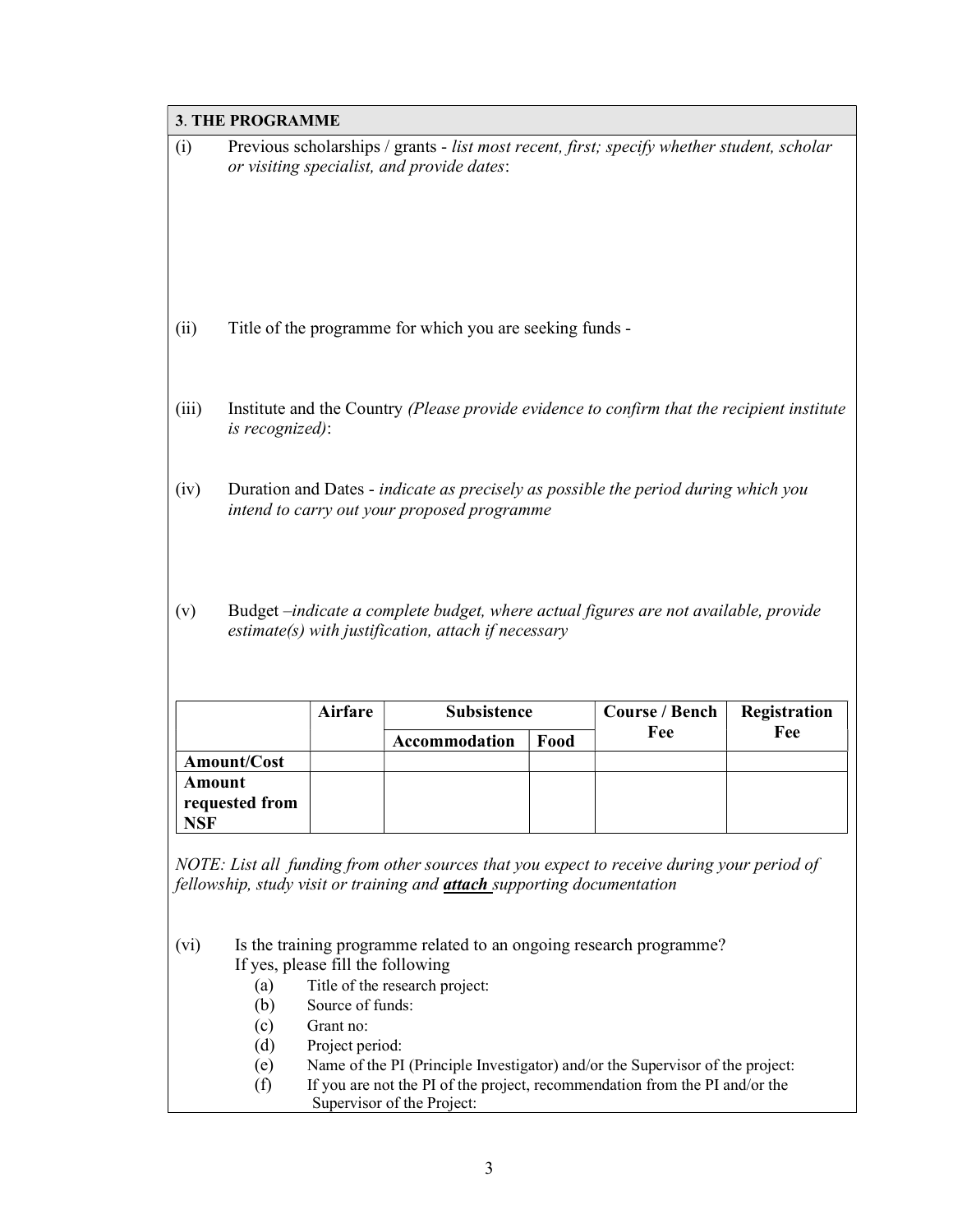| (vii)  | Is the training programme a part of an ongoing collaboration with the particular<br>foreign/ host institution? If yes please specify and <b>attach</b> necessary supporting<br>documentation.                                                                                      |  |  |  |  |
|--------|------------------------------------------------------------------------------------------------------------------------------------------------------------------------------------------------------------------------------------------------------------------------------------|--|--|--|--|
| (viii) | Is the training programme arising out of any national or international activities?<br>If so, please specify and attach evidence.                                                                                                                                                   |  |  |  |  |
| (ix)   | Information on services rendered to the NSF. Please tick as appropriate<br>Current member of the NSF Committee - ()<br>Past member of the NSF Committee - ()<br>Reviewer - $( )$<br>Any other $-$ ( )<br>Please specify (Name the Committee/Title of the Activities, period, etc.) |  |  |  |  |

- (x) Please list other national and international S&T collaborations you are involved in. Also please specify the capacity of your involvement (Use a separate sheet if necessary and **attach** supporting documentation)
- (xi) Confirmation by the Head of the Department/ Institution that the applicant is competent in the working language of the programme and the recipient institution is internationally recognized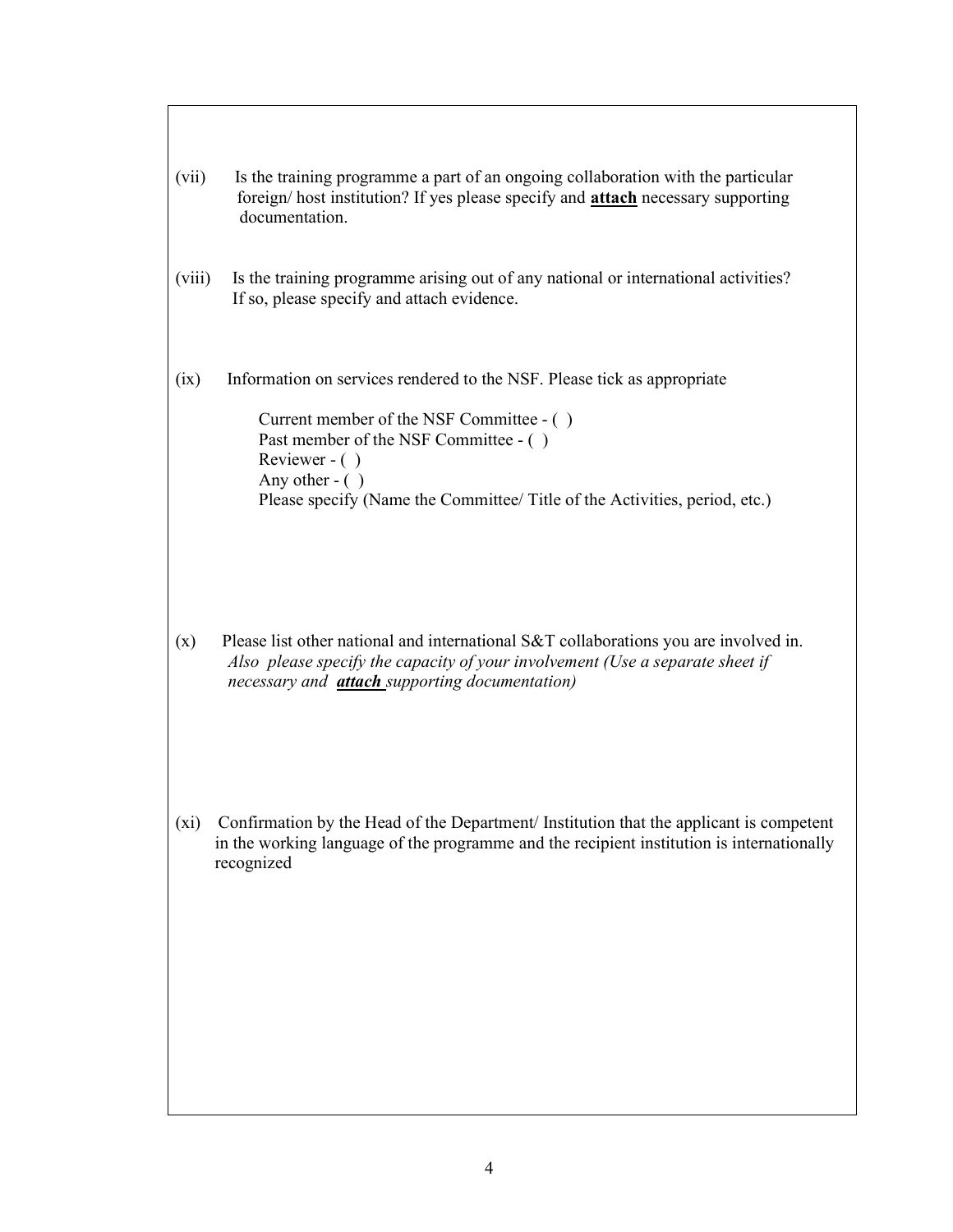4. STATEMENT FROM HEAD OF INSTITUTION - please attach a statement from the Head of your Home Institution outlining the benefits and relevance to the institution and how this award will contribute towards your professional development

5. PROOF OF ACCEPTANCE (academic and administrative) – please attach all relevant documentation from the Host Institution

#### **6. THE PROJECT STATEMENT** to be attached

The project statement is the most important component of the NSF application.

(i) NSF Training Fellowships - a statement in less than 500 words, which allows nonspecialists to appreciate the significance of the fellowship and any potential contributions on how the proposed fellowship will contribute towards the advancement of your discipline and its applications in national development.

(ii) NSF Travelling Fellowship - a statement in less than 400 words, which allows nonspecialists to appreciate the significance of the study visit and any potential contributions on how the proposed study visit will contribute towards institutional strengthening and capacity building in Sri Lanka.

(iii) NSF Training Scholarship - a statement in less than 400 words which allows nonspecialists to appreciate the significance of the training and how it will contribute towards your advancement as well as improve the analytical and technical capabilities at your laboratory/institution.

### 7. THE CURRICULUM VITAE

Please attach your curriculum vitae, which must include the following:

- (i) Education (universities attended, degrees earned and dates received)
- (ii) Positions held
- (iii) Courses taught and other services provided to students
- (iv) Publications:
- a: NSF Training and Travelling Fellowships- Provide full citations and list them in reverse chronological order for indexed and peer reviewed journals within last five years

 b: NSF Training Scholarship- Publications in proceedings within last five years are also acceptable other than the above

- (v) Science and Technical based outputs (This must be provided by science educators, science communicators, technical personnel, science administrators, etc. who apply under training scholarship category)
	- Publications in books
	- Science and technical outputs produced (science educational resource materials, science educational programmes, science related videos, S&T related media reports, any other)
	- Patents obtained
- (vi) Other professional activities, such as workshops, seminars and consultations
- (vii) Membership and activities in professional associations
- (viii) Professional honours, awards and fellowships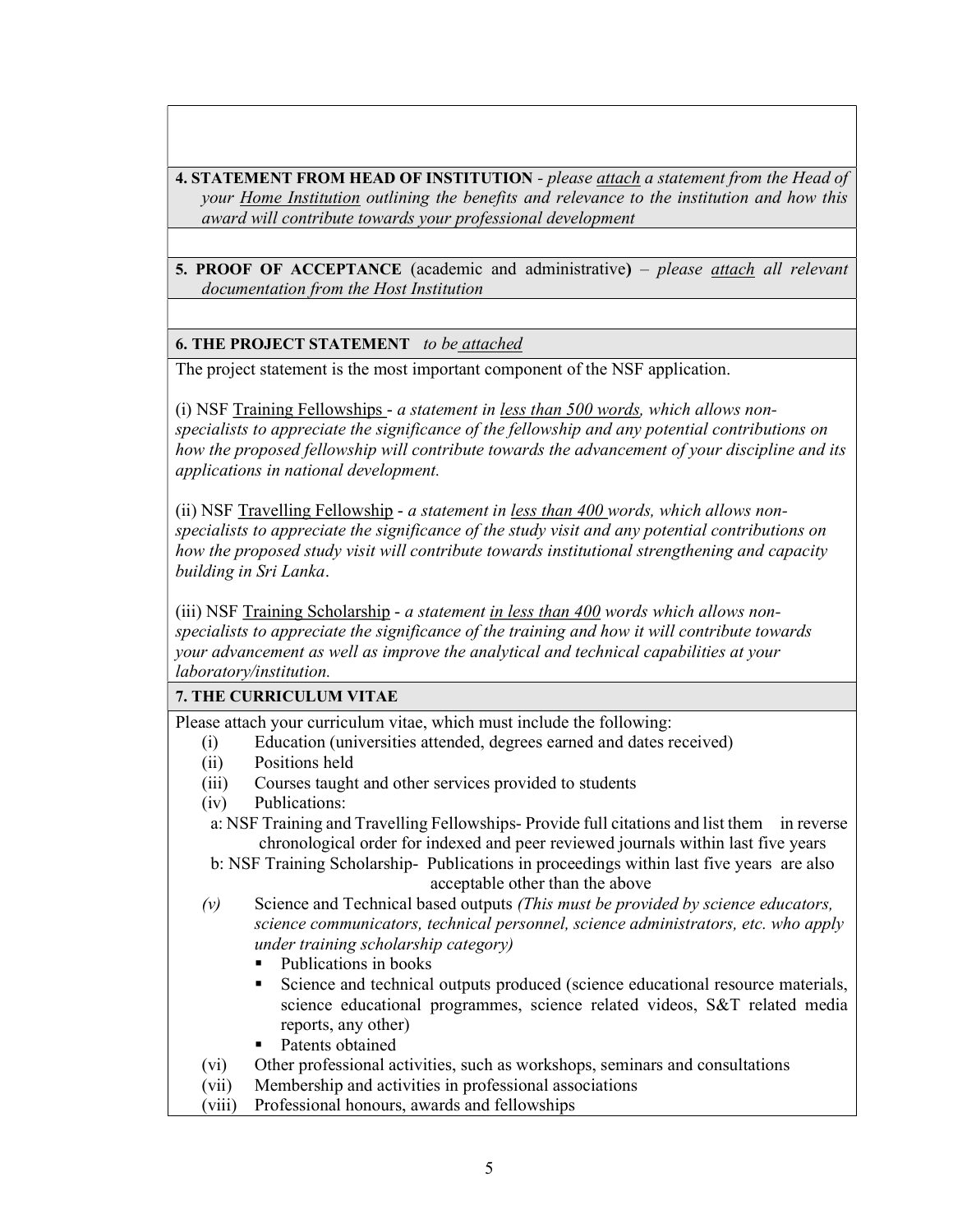This application form requests several information to be provided by using limited space. In the curriculum vitae, you should expand upon these topics to illustrate your accomplishments.

8. REFEREES (List the names and contact information of three persons who are familiar with  $\omega$ <sub>work</sub>)

| your work)           |                                                                   |                                                                                         |  |  |  |  |
|----------------------|-------------------------------------------------------------------|-----------------------------------------------------------------------------------------|--|--|--|--|
| (i)                  | Name:                                                             |                                                                                         |  |  |  |  |
|                      | Postal address:                                                   |                                                                                         |  |  |  |  |
|                      |                                                                   |                                                                                         |  |  |  |  |
|                      |                                                                   |                                                                                         |  |  |  |  |
|                      | Telephone:                                                        |                                                                                         |  |  |  |  |
|                      | Email:                                                            |                                                                                         |  |  |  |  |
|                      |                                                                   |                                                                                         |  |  |  |  |
|                      |                                                                   |                                                                                         |  |  |  |  |
| (ii)                 | Name:                                                             |                                                                                         |  |  |  |  |
|                      | Postal address:                                                   |                                                                                         |  |  |  |  |
|                      |                                                                   |                                                                                         |  |  |  |  |
|                      |                                                                   |                                                                                         |  |  |  |  |
|                      | Telephone:                                                        |                                                                                         |  |  |  |  |
|                      | Email:                                                            |                                                                                         |  |  |  |  |
|                      |                                                                   |                                                                                         |  |  |  |  |
| (iii)                | Name:                                                             |                                                                                         |  |  |  |  |
|                      | Postal address:                                                   |                                                                                         |  |  |  |  |
|                      |                                                                   |                                                                                         |  |  |  |  |
|                      |                                                                   |                                                                                         |  |  |  |  |
|                      |                                                                   |                                                                                         |  |  |  |  |
|                      | Telephone:                                                        |                                                                                         |  |  |  |  |
|                      | Email:                                                            |                                                                                         |  |  |  |  |
|                      |                                                                   |                                                                                         |  |  |  |  |
|                      |                                                                   | 9. BIBLIOGRAPHY: For research-based Training Fellowships only - please attach a list of |  |  |  |  |
|                      | references which are relevant to the proposed project.            |                                                                                         |  |  |  |  |
|                      |                                                                   |                                                                                         |  |  |  |  |
|                      |                                                                   |                                                                                         |  |  |  |  |
| <b>10. SIGNATURE</b> |                                                                   |                                                                                         |  |  |  |  |
|                      |                                                                   |                                                                                         |  |  |  |  |
|                      |                                                                   | By my signature below, I certify that to the best of my knowledge, the information      |  |  |  |  |
|                      | provided in all parts of my application is accurate and complete. |                                                                                         |  |  |  |  |
|                      |                                                                   |                                                                                         |  |  |  |  |
|                      |                                                                   |                                                                                         |  |  |  |  |
|                      |                                                                   |                                                                                         |  |  |  |  |
|                      |                                                                   |                                                                                         |  |  |  |  |
|                      | Signature of Applicant                                            | Signature of the Head of the Institution                                                |  |  |  |  |
|                      |                                                                   |                                                                                         |  |  |  |  |
|                      |                                                                   |                                                                                         |  |  |  |  |
|                      |                                                                   |                                                                                         |  |  |  |  |
|                      |                                                                   |                                                                                         |  |  |  |  |
|                      |                                                                   |                                                                                         |  |  |  |  |
| Name of Applicant    |                                                                   | Name of the Head of the Institution                                                     |  |  |  |  |
|                      |                                                                   |                                                                                         |  |  |  |  |
|                      |                                                                   |                                                                                         |  |  |  |  |
| Date:                |                                                                   | Date:                                                                                   |  |  |  |  |
|                      |                                                                   |                                                                                         |  |  |  |  |
|                      |                                                                   |                                                                                         |  |  |  |  |